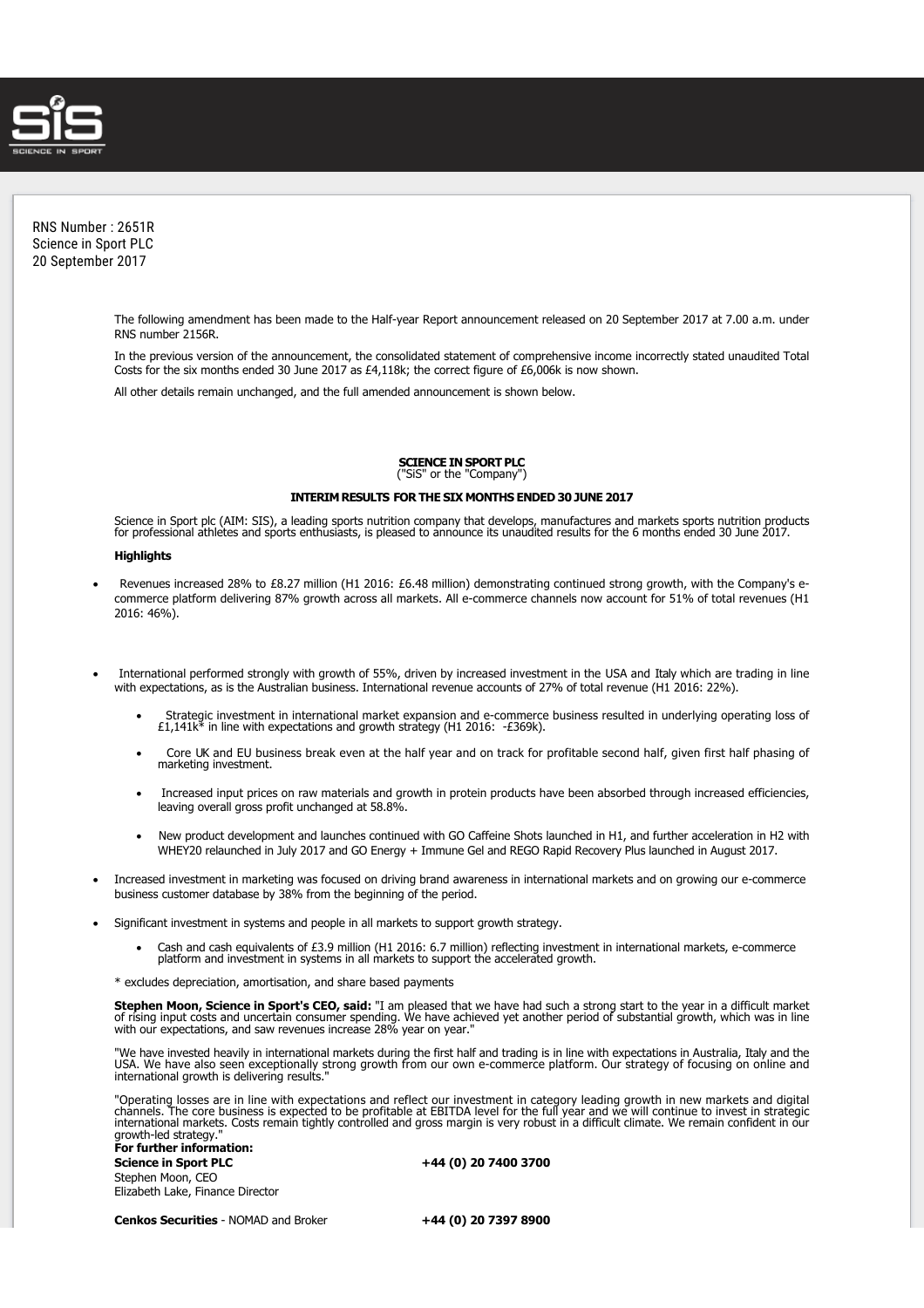## **About Science in Sport plc**

Science in Sport plc is a leading sports nutrition company that develops, manufactures and markets sports nutrition products for<br>professional athletes and sports enthusiasts. SiS is a strong brand in the elite athlete comm

The SiS core product ranges include: SiS GO, comprising energy powders, isotonic gels, energy bars and hydration tablets; and SiS<br>REGO, including protein-based recovery powders and bars; and SiS Protein, products specifica

SiS is currently the official sports nutrition supplier to professional cycling team Team SKY, British Cycling, Cycling Australia, USA<br>Cycling and British Triathlon. SiS is also the official sports nutrition partner to Cel

SiS was founded in 1992 and is headquartered in Hatton Garden, London. Its manufacturing facility is in Nelson, Lancashire.

SiS shares are traded on the AIM market of the London Stock Exchange under the ticker symbol SIS. For further information, please visit www.scienceinsport.com

## **BUSINESS REVIEW**

## Overview and Strategy

We are delighted to report a strong set of interim results, both financially and operationally. The six months to 30 June 2017 saw a period of strong revenue growth with half year sales up 28% to £8.27 million from £6.48 million for the same period last year, driven by international expansion and investing in our e-commerce business. This continues to demonstrate the effectiveness of our growth strategy, as we further extend our UK and international presence as a leader in the global endurance sports nutrition market.

As part of our growth strategy, the Company has invested heavily in international markets, focusing on Australia, Italy and the USA. Major emphasis has been on building brand awareness and implementing our proven online customer acquisition and conversion model, both of which we will continue to be key strategies in our international expansion.

The core business has continued to outperform market growth and the Company continues to invest in brand awareness to broaden visibility and availability of our product across all retail and online channels. The core business is expected to be profitable at EBITDA level in 2017.

We delivered against our objective of maintaining gross margin, against a backdrop of increases in some raw material costs and the growth in the mix of protein products. We continue to tightly control underlying overhead growth, in order to underpin investment in the brand and to benefit from operational gearing.

Investment in our e-commerce platform and financial and logistics systems is underway, for both the core market and to facilitate effective logistics and high customer service levels in strategic international markets.

The Board continues to believe that there are significant growth opportunities for the Company over the next few years. To maximise these opportunities the Company will continue to invest in international markets, the e-commerce platform and infrastructure, whilst growing profitability of the core UK and EU business.

## Financial Summary

The 6 months to 30 June 2017 was a period of strong revenue growth, with sales up 28% at £8.27 million (H1 2016: £6.48 million). International and e-commerce sales growth was particularly strong, reflecting the continued investment in our e-commerce platform and brand awareness.

Gross profit of 58.8% (H1 2016: 58.9%) is reflective of our low-cost manufacturing facility in Nelson which remains a strategic advantage. Investment has driven further efficiencies at the facility which has enabled the business to absorb increases in raw material costs and the growth of protein products within the overall product mix.

The underlying operating loss was in line with management expectations at £1.14 million (H1 2016: £0.37 million loss) given accelerated investment in all markets in marketing, sales and e-commerce of £4.67 million (H1 2016: £3.04 million). The core UK and EU business broke even in the first half and with marketing expenditure phased heavily to the first half, is on track to be profitable at EBITDA level for the full year, in line with management expectations.

Overheads excluding sales and marketing were £2.39 million (H1 2016: £1.61 million) for the six months. Share-based payments are higher this period by £0.59 million, as H1 2016 had no LTIP charge given no share schemes were in place. Management continue to seek to limit underlying overheads to single-digit increases in the future, currently achieving 13.8% excluding the share-based payments charge. The increase over the targeted single-digit growth rate was due to one-off costs related to a significant upgrade in our world-class banned substance programme, and investment in project management skills to ensure delivery of a range of major commercial and operational strategic projects.

Cash and cash equivalents at the period end were £3.88 million (H1 2016: £6.64 million). Cash outflow since the year end represents continued operational investment to support the strongly growing international and e-commerce businesses. In addition, significant investment has continued in the e-commerce platform to accelerate customer conversion, investment in systems to further support international expansion with the integration of third party logistics in the Italy and USA, as well as the introduction of SAP to support finance and operations across the whole business.

#### Sales Channels

Our e-commerce platform continues to be a key focus in 2017 and has achieved growth across all markets of 87% for the period (H1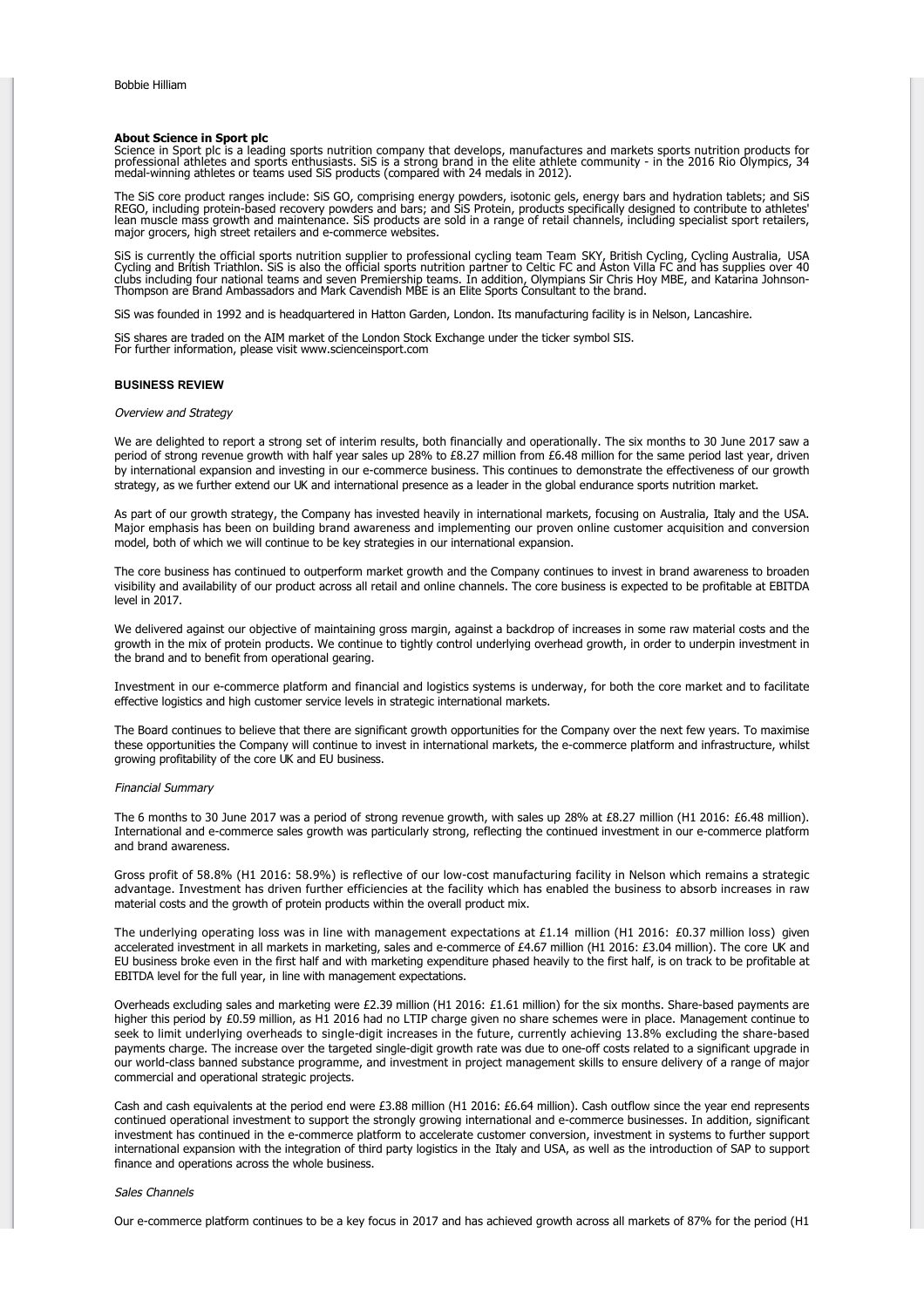2016: 73%). The Company has invested in the platform in all markets to enhance the customer experience, including features such as world-class knowledge content and effective checkout processes. We launched our market leading Premier delivery subscription service in March 2017 providing unlimited next day delivery for a single annual fee. Third-party online grew at a more modest 13% in the period, although Amazon performed very strongly (+56%).

Traditional retail channels have grown by 14% despite the tough trading environment. High Street sales have recovered following a challenging year in 2016 with Decathlon and Halfords leading the progress and channel growth was 27%. The Heartland of independent cycle and running shops also had a good first half to the year compared with 2016, with distribution remaining robust and channel growth of 12%, to cement our dominant position in this important channel. Despite growing our distribution in multiple Grocers, revenue growth was 6% and below expectation due to space pressure from other lifestyle-oriented categories, although we remain optimistic about the medium-term potential of the channel.

International sales across all channels grew 55%, and 27% of total revenues came from existing and new overseas markets (H1 2016: 22%). Additional digital marketing spend has been channeled into the key strategic international markets of Australia, Italy and USA. In the USA we established a foothold via a focused test market and this has enabled us to prove our e-commerce customer acquisition and conversion model. We expect to accelerate our investment in the USA next year, while maintaining a conservative and risk-managed approach.

Italy has delivered strong growth through all channels, with our own e-commerce platform being particularly pleasing. A third-party managed distribution hub has been established to improve speed and cost of delivery, giving us a market-leading position. Our Australian business has also performed well and in line with expectations. Across all international markets we are further developing our relationship with Amazon, particularly in the USA. International distributors contributed to our progress, with new markets such as Russia and China beginning to underpin our growth strategy.

# Product Innovation

We have continued to invest in this strategically important area and have an exciting pipeline of novel products. We expect innovation revenue growth to be consistent with the contribution to sales made in previous periods.

In the first half we launched our new GO Caffeine Shots which are performing well and in line with expectation. An enhanced WHEY20 was relaunched in July and has been very well received by our customers. Ahead of the winter season we have launched a range of GO Energy+ Immune gels with enhanced immunity properties. In August we launched the premium recovery product REGO Rapid Recovery Plus, which we developed in conjunction with Team Sky.

In addition, our world-class science team is working on a range of technology and product innovations to underpin growth in the medium and long term and to cement our position as the leading endurance sport nutrition business.

In May 2017 patents were granted in respect of our novel WHEY20 protein product and we have a series of further patents in process.

#### People

We have continued to strengthen the commercial teams during 2017, with the central e-commerce team seeing a number of new appointments, and new in-market staff to support international growth.

Investment has been made in training and skills across both sites, with major focus and investment on project management skills.

## **Outlook**

While the trading environment in the UK remains difficult, we are confident of delivering revenue growth in line with market expectations for 2017. The core UK and EU business is expected be profitable at EBITDA level for the year and overall group EBITDA loss will be broadly in line with expectations, this loss reflecting the planned strategic expansion into major new growth markets.

The Board believes there continues to be significant growth opportunity for the Company and we will continue to invest in international markets and our e-commerce platform.

Stephen Moon<br>
Chief Executive Officer<br>
Chief Executive Officer

**Chief Financial Officer** 

# **Consolidated statement of comprehensive income**

Six months ended 30 June 2017

|                                    |              | <b>Unaudited six</b><br>months ended | Unaudited six<br>months ended 30 | Audited<br>twelve |
|------------------------------------|--------------|--------------------------------------|----------------------------------|-------------------|
|                                    |              | 30 June 2017                         | June 2016                        | months            |
|                                    |              |                                      |                                  | ended 31          |
|                                    |              |                                      |                                  | December          |
|                                    | <b>Notes</b> | £'000                                | £'000                            | 2016<br>£'000     |
|                                    |              |                                      |                                  |                   |
| Revenue                            |              | 8,274                                | 6,484                            | 12,243            |
| Cost of goods                      |              | (3,408)                              | (2,665)                          | (4,865)           |
| Gross profit                       |              | 4,865                                | 3,819                            | 7,378             |
| <b>Total Costs</b>                 |              | (6,006)                              | (4, 188)                         | (8, 177)          |
| Underlying operating profit/(loss) |              | (1, 141)                             | (369)                            | (799)             |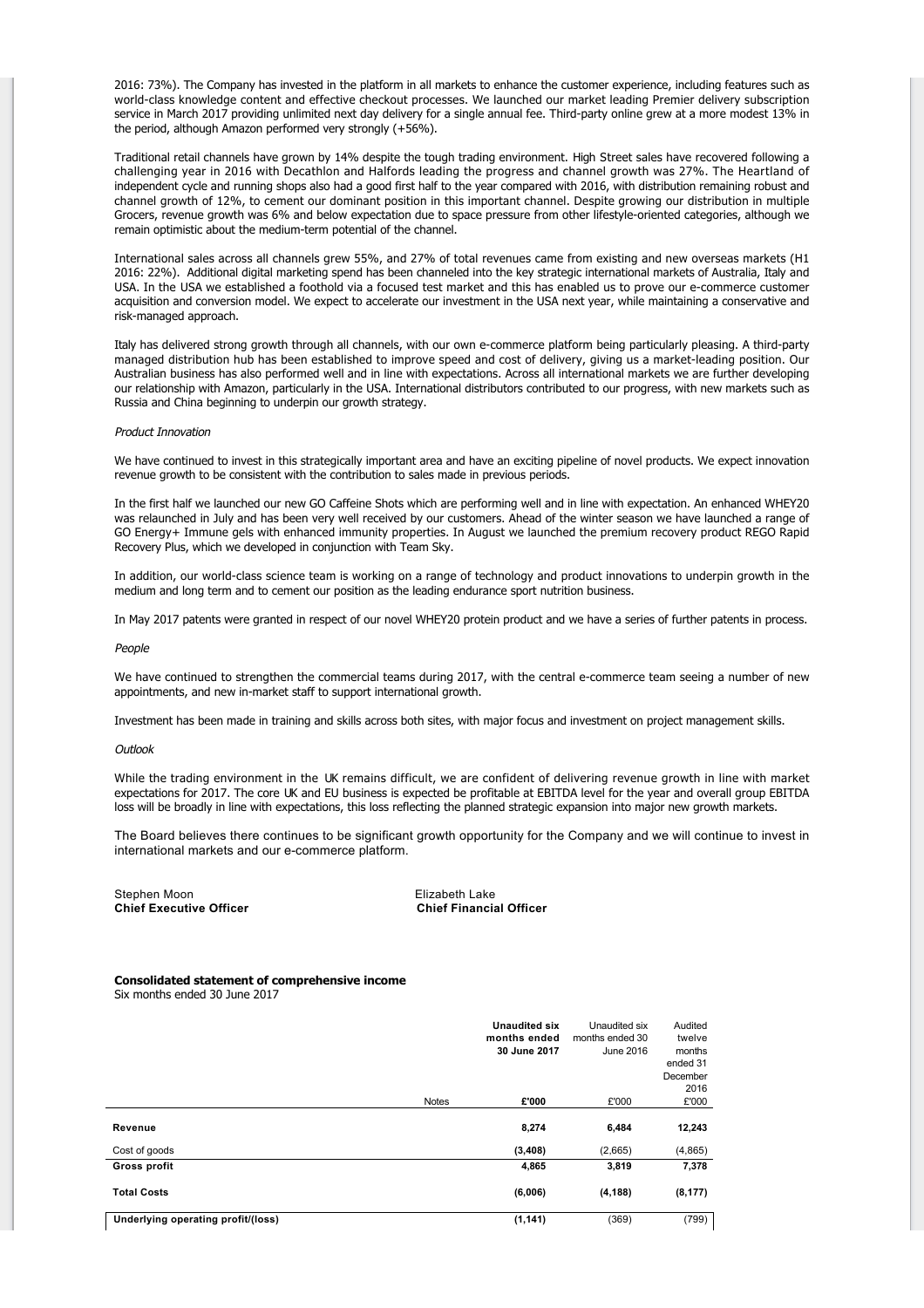| Depreciation and amortisation                                        |   | (210)    | (213)  | (419)    |
|----------------------------------------------------------------------|---|----------|--------|----------|
| Share-based payment charges                                          |   | (851)    | (257)  | (1, 572) |
| <b>Exceptional Items</b>                                             |   |          |        |          |
| Loss from operations                                                 |   | (2, 202) | (839)  | (2,790)  |
| Finance income                                                       |   |          |        |          |
| Finance costs                                                        |   | 0        | (2)    | (4)      |
| Loss before taxation                                                 |   | (2, 202) | (841)  | (2,793)  |
| Taxation                                                             | 4 | 167      | 160    | 149      |
| (Loss)/profit and total comprehensive expense for the<br>period      |   | (2,035)  | (681)  | (2,644)  |
| Attributable to:                                                     |   |          |        |          |
| Owners of the parent                                                 |   | (2,035)  | (681)  | (2,644)  |
| (Loss)/profit and total comprehensive expense for the<br>period      |   | (2,035)  | (681)  | (2,644)  |
| Foreign currency translation differences for foreign operations      |   | 21       | (25)   | (50)     |
| Total comprehensive income for the year                              |   | (2,014)  | (706)  | (2,694)  |
| (Loss)/profit per share to owners of the parent<br>Basic and diluted | 5 | (4.6)p   | (1.6p) | (6.2p)   |
| All amounts relate to continuing operations                          |   |          |        |          |

# **Consolidated statement of financial position 30 June 2017**

|                                      | <b>Unaudited</b> | Unaudited six  | Audited  |
|--------------------------------------|------------------|----------------|----------|
|                                      | six months       | months ended   | twelve   |
|                                      | ended 30         | 30 June 2016   | months   |
|                                      | <b>June 2017</b> |                | ended 31 |
|                                      |                  |                | December |
|                                      |                  |                | 2016     |
|                                      | £'000            | £'000          | £'000    |
| <b>Assets</b>                        |                  |                |          |
| Non-current assets                   |                  |                |          |
| Intangible assets                    | 1,212            | 585            | 884      |
| Plant and equipment                  | 847              | 645            | 798      |
| Deferred tax                         | 1,253            | 1,097          | 1086     |
| <b>Total non-current assets</b>      | 3,312            | 2,327          | 2,768    |
|                                      |                  |                |          |
| <b>Current assets</b>                |                  |                |          |
| Inventories                          | 2,338            | 2,289          | 2,238    |
| Trade and other receivables          | 3,746            | 2,648          | 2,217    |
| Cash and cash equivalents            | 3,883            | 6,637          | 6,130    |
| <b>Total current assets</b>          | 9,967            | 11,574         | 10,585   |
|                                      |                  |                |          |
| <b>Total assets</b>                  | 13,279           | 13,901         | 13,353   |
|                                      |                  |                |          |
| Liabilities                          |                  |                |          |
| <b>Current liabilities</b>           |                  |                |          |
| Trade and other payables             | (3,662)          | (2,342)        | (2,534)  |
| Borrowings                           |                  | (15)           |          |
| <b>Total current liabilities</b>     | (3,662)          | (2, 357)       | (2, 534) |
|                                      |                  |                |          |
| <b>Net current assets</b>            | 6,305            | 9,217          | 8,051    |
| <b>Non-current liabilities</b>       |                  |                |          |
| Borrowings                           |                  |                |          |
| <b>Total non-current liabilities</b> | $\blacksquare$   | $\blacksquare$ |          |
|                                      |                  |                |          |
| <b>Total liabilities</b>             | (3,662)          | (2, 357)       | (2, 534) |
|                                      |                  |                |          |
| <b>Total net assets</b>              | 9,617            | 11,544         | 10,819   |
|                                      |                  |                |          |
|                                      |                  |                |          |
| Capital and reserves attributable to |                  |                |          |
| owners of the parent company         |                  |                |          |
| Share capital                        | 4,562            | 2,557          | 4,322    |
| Share premium reserve                | 10,440           | 3,519          | 10,331   |
| Employee benefit trust               | (422)            | (64)           | (215)    |
| Merger reserve                       | (907)            | (907)          | (907)    |
| Foreign exchange reserve             | (29)             |                | (50)     |
| Retained earnings                    | (4,027)          | (1, 145)       | (2,662)  |
| <b>Total Equity</b>                  | 9,617            | 11,544         | 10,819   |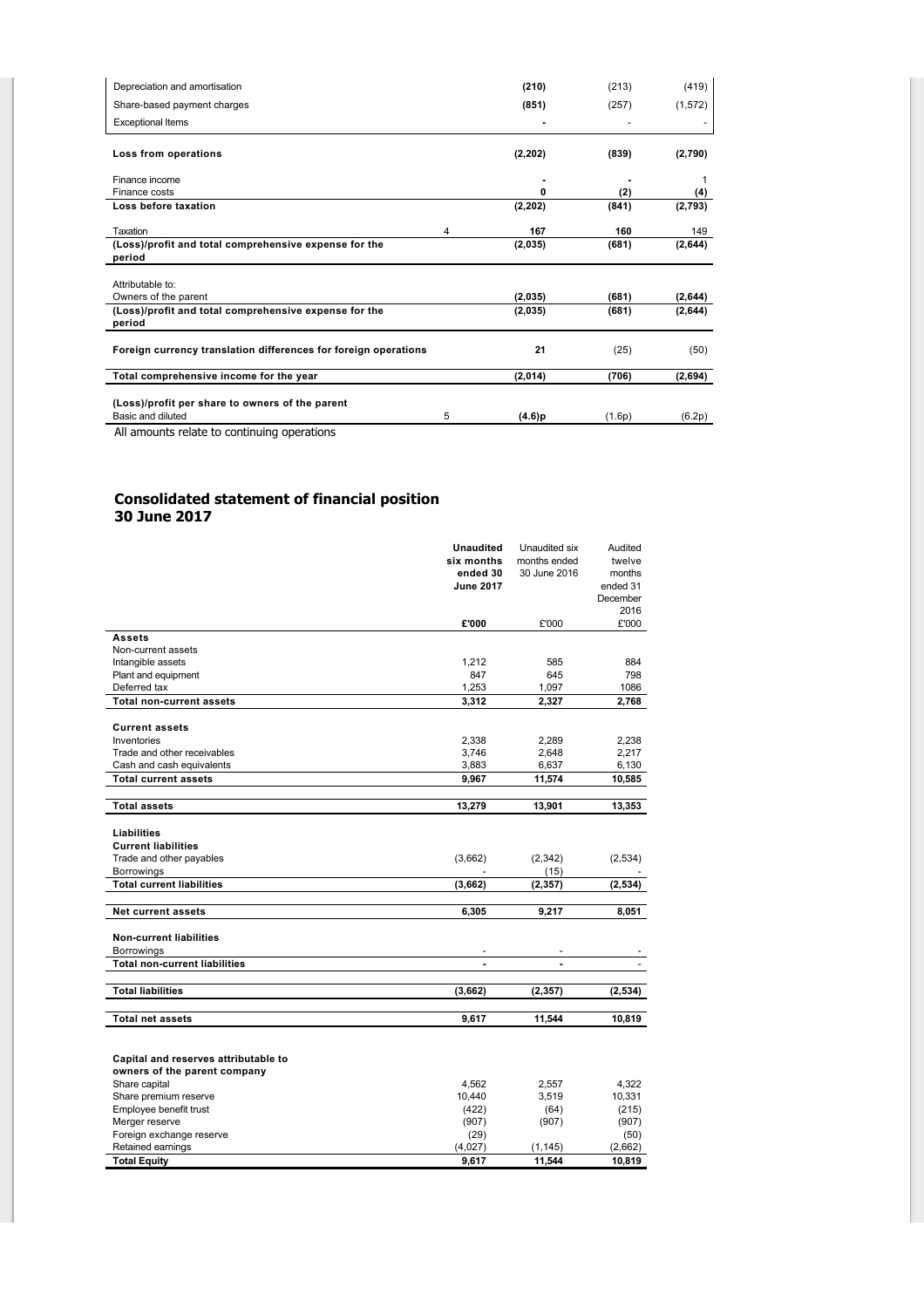# **Consolidated statement of cash flows**

|                                                           | <b>Unaudited six</b> | Unaudited six   | Audited twelve  |
|-----------------------------------------------------------|----------------------|-----------------|-----------------|
|                                                           | months ended         | months ended 30 | months ended 31 |
|                                                           | 30 June 2017         | June 2016       | December 2016   |
|                                                           | £'000                | £'000           | £'000           |
|                                                           |                      |                 |                 |
| Cash flows from operating activities                      |                      |                 |                 |
| (Loss)/profit after tax                                   | (2,035)              | (706)           | (2,644)         |
| Adjustments for:                                          |                      |                 |                 |
| Amortisation                                              | 86                   | 57              | 160             |
| Depreciation                                              | 124                  | 156             | 261             |
| Net finance cost                                          |                      | 2               | 3               |
| Taxation                                                  | (167)                | (160)           | (149)           |
| Share-based payment charges                               | 851                  | 257             |                 |
|                                                           |                      |                 | 1,572           |
| Operating cash (outflow)/inflow before changes in working | (1, 141)             | (394)           | (797)           |
| capital                                                   |                      |                 |                 |
|                                                           |                      |                 |                 |
| Changes in inventories                                    | (100)                | (818)           | (767)           |
| Changes in trade and other receivables                    | (1,529)              | (1, 399)        | (968)           |
| Changes in trade and other payables                       | 1,109                | 832             | 921             |
| Total cash outflow from operations                        | (1,661)              | (1,779)         | (1,611)         |
| Tax credits received                                      | $\overline{a}$       |                 |                 |
| Total cash outflow from operating activities              | (1,661)              | (1,779)         | (1,611)         |
| Cash flow from investing activities                       |                      |                 |                 |
| Purchase of property, plant and equipment                 | (225)                | (178)           | (402)           |
| Purchase of intangible assets                             | (370)                | (123)           | (558)           |
| Interest received                                         | 0                    | 0               | 1               |
| Net cash outflow from investing activities                | (595)                | (301)           | (959)           |
|                                                           |                      |                 |                 |
| Cash flow from financing activities                       |                      |                 |                 |
| Decrease in borrowings                                    |                      | (34)            | (49)            |
| Interest paid                                             | ٠                    | (2)             | (4)             |
| Net cash (outflow)/inflow from financing activities       | ÷,                   | (36)            | (53)            |
|                                                           |                      |                 |                 |
| Net (decrease)/increase in cash and cash equivalents      | (2, 256)             | (2, 116)        | (2,623)         |
| Opening cash and cash equivalents                         | 6,130                | 8,753           | 8,753           |
| Closing cash and cash equivalents                         | 3,874                | 6,637           | 6,130           |

# **Consolidated statement of changes in equity**

|                                                                                                                                                                                   | <b>Share</b><br>Capital | Share<br>Premium | Preference<br>Shares/EBT | Other<br><b>Reserve</b> | Foreign<br>exchange<br>reserve | Retained<br>earnings/(deficit) | <b>Total</b><br><b>Equity</b> |
|-----------------------------------------------------------------------------------------------------------------------------------------------------------------------------------|-------------------------|------------------|--------------------------|-------------------------|--------------------------------|--------------------------------|-------------------------------|
|                                                                                                                                                                                   | £'000                   | £'000            | £'000                    | £'000                   | £'000                          | £'000                          | £'000                         |
| Balance at 31 December 2015                                                                                                                                                       | 4,025                   | 10,228           | (61)                     | (907)                   | 0                              | (1,269)                        | 12,016                        |
| Comprehensive Income<br>Loss for the period<br>Issue of shares - consideration<br>related to sponsorship Jan 16<br><b>Transactions with owners</b><br>recorded directly in equity | 22                      |                  |                          |                         |                                | (681)<br>103                   | (681)<br>125                  |
| Issue of shares to the EBT -                                                                                                                                                      | 275                     |                  | (275)                    |                         |                                |                                | $\pmb{0}$                     |
| 31 March 2016<br>Exercise of share options<br>Recognition of share-based<br>payments charge                                                                                       |                         |                  | 121                      |                         |                                | (121)<br>109                   | 0<br>109                      |
| FX on translation of foreign subs                                                                                                                                                 |                         |                  |                          |                         |                                | (25)                           | (25)                          |
| Balance at 30 June 2016                                                                                                                                                           | 4,322                   | 10,228           | (215)                    | (907)                   | 0                              | (1,884)                        | 11,544                        |
| Comprehensive Income<br>Loss for the period<br>Issue of shares - consideration<br>related to sponsorship Jan 16<br><b>Transactions with owners</b>                                |                         | 103              |                          |                         |                                | (1,963)<br>(103)               | (1,963)<br>0                  |
| recorded directly in equity<br>Issue of shares to the EBT -                                                                                                                       |                         |                  |                          |                         |                                |                                | $\mathbf 0$                   |
| 31 March 2016<br>Exercise of share options<br>Recognition of share-based<br>payments charge                                                                                       |                         |                  |                          |                         |                                | (0)<br>1,263                   | (0)<br>1,263                  |
| FX on translation of foreign subs                                                                                                                                                 |                         |                  |                          |                         | (50)                           | 25                             | (25)                          |
| Balance at 31 December 2016                                                                                                                                                       | 4,322                   | 10,331           | (215)                    | (907)                   | (50)                           | (2,662)                        | 10,819                        |

Comprehensive Income Loss for the period (2,035) (2,035)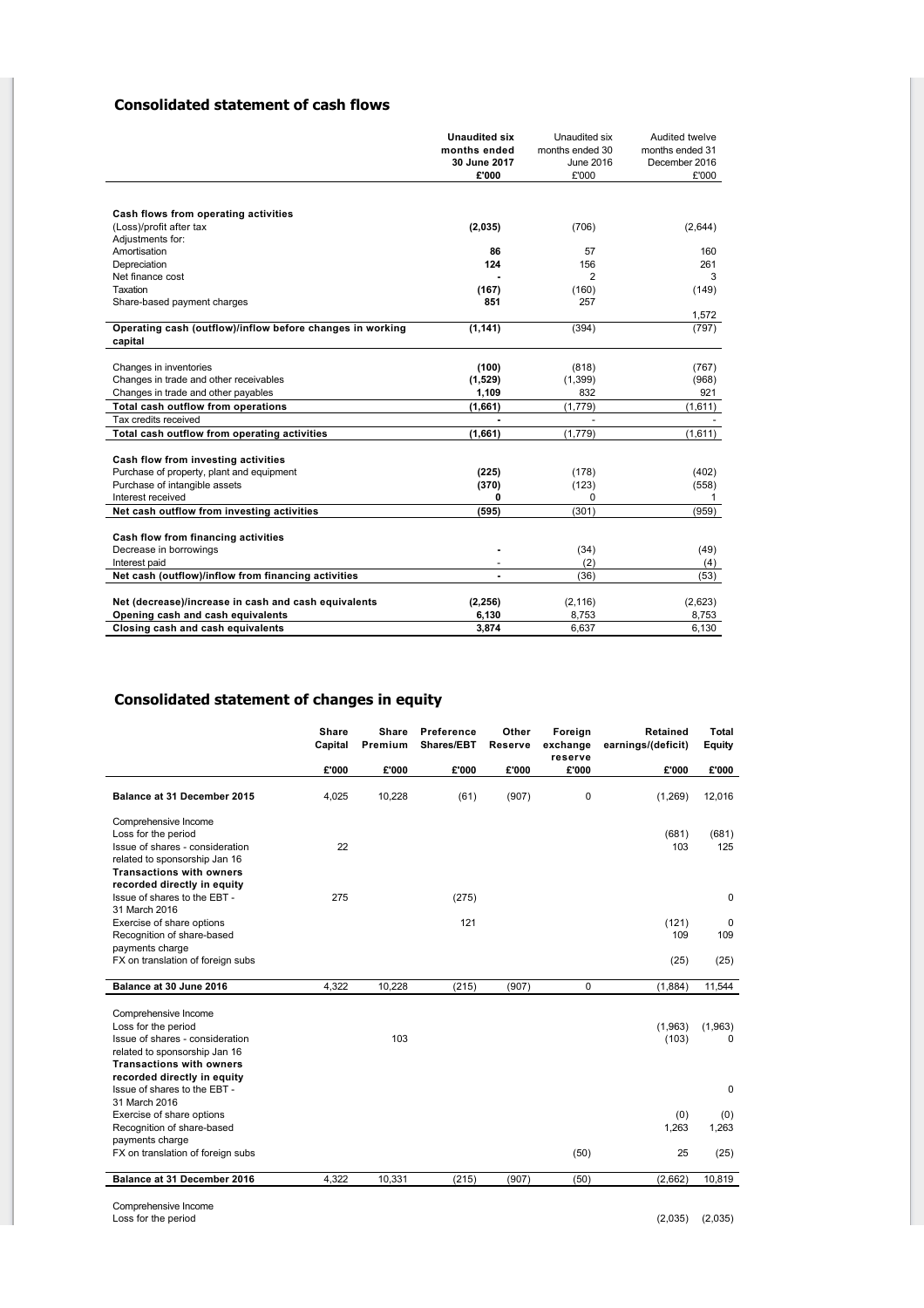| Balance at 30 June 2017                                                                         | 4.562 | 10.440 | (422) | (907) | (29) | (4.027 | 9.617 |
|-------------------------------------------------------------------------------------------------|-------|--------|-------|-------|------|--------|-------|
| FX on translation of foreign subs                                                               |       |        |       |       | 21   |        | 21    |
| Recognition of share-based<br>payments charge                                                   |       |        |       |       |      | 687    | 687   |
| 23 March 2017<br>Exercise of share options                                                      |       |        | 17    |       |      | (17)   | 0     |
| Issue of shares to the EBT -                                                                    | 224   |        | (224) |       |      |        | 0     |
| related to sponsorship Jan 16<br><b>Transactions with owners</b><br>recorded directly in equity |       |        |       |       |      |        |       |
| Issue of shares - consideration                                                                 | 16    | 109    |       |       |      |        | 125   |

**EBT** Own shares held by the Employee Benefit Trust ('EBT') which will be used to settle options held by employees under the Group's Employee Share Option Plan.

**Other reserve** The other reserve arose as a result of applying the principles of reverse acquisition accounting following the demerger of SiS (Science in Sport) Limited from Provexis plc and represents the difference between the capital reserves of Science in Sport plc (the legal acquirer) and those of SiS (Science in Sport) Limited (the legal acquire).

# **Notes to the interim financial information For the six months ended 30 June 2017**

# **1. Basis of preparation**

This interim report has been prepared using the same accounting policies as those applied in the annual financial statements for the year ended 31 December 2016, and those expected to be adopted in the financial statements for the year ending 31 December 2017.

The Directors believe that the operating loss before depreciation, amortisation and impairment of intangibles, share-based payments and exceptional items measure provides additional useful information for shareholders on underlying trends and performance. This measure is used for internal performance analysis.

Underlying operating loss is not defined by IFRS and therefore many not be directly comparable with other companies' adjusted profit measures. It is not intended to be suitable substitute for, or superior to IFRS measurements of profit. A reconciliation of underlying operating profit to statutory operating profit is set out on the face of the statement of comprehensive income.

The condensed financial information herein has been prepared using accounting policies consistent with International Financial Reporting Standards in the European Union (IFRS). While the financial figures included in this interim report have been prepared in accordance with IFRS applicable for interim periods, this interim report does not contain sufficient information to constitute an interim financial report as defined in IAS 34.

The Company has taken advantage of the exemption not to apply IAS 34 'Interim Financial Reporting' since compliance is not required by AIM listed companies.

This interim report does not constitute statutory accounts as defined in section 434 of the Companies Act 2006 and has been neither audited nor reviewed by the Company's auditors Moore Stephens LLP, pursuant to guidance issued by the Auditing Practices Board.

The interim report should be read in conjunction with the annual financial statements period ended 31 December 2016.

The statutory Accounts for the last period ended 31 December 2016 were approved by the Board on 22 March 2017 and are filed at Companies House. The report of the auditors on those accounts was unqualified, did not draw attention to any matters by way of emphasis and did not contain a statement under section 498 of the Companies Act 2006.

The unaudited interim report was authorised by the Company's Board of Directors on 19 September 2017

# **2. Segmental reporting**

The Directors have determined that only one operating segment exists under the terms of IFRS 8 Operating Segments, as the Group is organised and operates as a single business unit.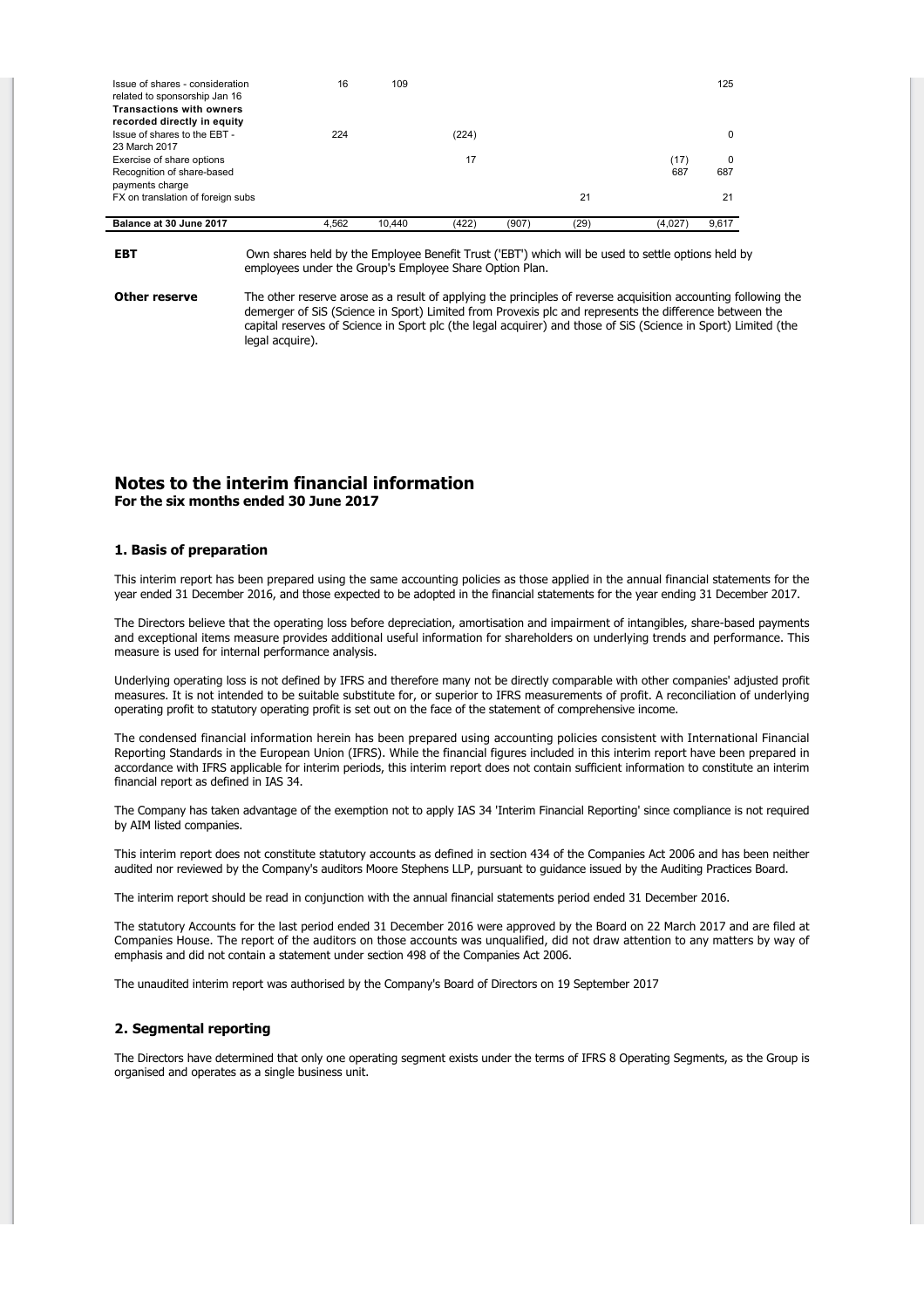# **3. Operating expenses**

|                               | <b>Unaudited six months</b><br>ended 30 June 2017 | Unaudited six months<br>ended 30 June 2016 | Audited twelve months<br>ended 31 December 2016 |
|-------------------------------|---------------------------------------------------|--------------------------------------------|-------------------------------------------------|
|                               | £'000                                             | £'000                                      | £'000                                           |
| Sales and marketing costs     | 4,673                                             | 3.044                                      | 5.931                                           |
| <b>Operating Costs</b>        | 1.334                                             | 1.144                                      | 2,246                                           |
| Depreciation and amortisation | 210                                               | 213                                        | 419                                             |
| Share-based payments          | 851                                               | 257                                        | 1572                                            |
| <b>Exceptional items</b>      | ۰                                                 |                                            |                                                 |
| <b>Administrative Costs</b>   | 2.394                                             | 1.614                                      | 4,237                                           |
|                               |                                                   |                                            |                                                 |
| <b>Total costs</b>            | 7,067                                             | 4.658                                      | 10.168                                          |

# **4. Taxation**

The corporation tax and deferred tax for the six months ended 30 June 2017 has been calculated with reference to the estimated effective tax rate on the operating results for the full year.

# **5. Loss per share**

Basic and diluted loss per share is calculated by dividing the loss attributable to owners of the parent by the weighted average number of ordinary shares in issue during the period.

|                                                        | <b>Unaudited six</b><br>months ended 30<br><b>June 2017</b><br>£'000 | Unaudited six<br>months ended 30<br>June 2016<br>£'000 | Audited twelve months<br>ended 31 December<br>2016<br>£'000 |
|--------------------------------------------------------|----------------------------------------------------------------------|--------------------------------------------------------|-------------------------------------------------------------|
| (Loss)/profit for the financial period                 | (2,035)                                                              | (681)                                                  | (2,644)                                                     |
| Number of shares                                       | Number<br>'000                                                       | Number<br>'000                                         | Number<br>'000                                              |
| Weighted average number of shares-basic and<br>diluted | 44.592                                                               | 41.848                                                 | 42,528                                                      |
| <b>EPS Summary</b>                                     |                                                                      |                                                        |                                                             |
| Basic and diluted loss per share                       | (4.6)p                                                               | (1.6)p                                                 | (6.2)p                                                      |

## **6. Share Capital**

The number of ordinary shares in issue as at 30 June 2017 is 45,613,456 shares (31 December 2016 43,216,191).

On 9 January 2017 159,236 ordinary shares were issued as consideration related for sponsorship services.

On 23 March 2017 2,238,029 ordinary shares were issued to the EBT to satisfy STIP and LTIP awards with respect to previous periods performance.

The number of shares held by the EBT and referred to as Treasury shares was 4,219,240, (30 June 2016: 2,152,892, 31 December 2016: 2,152,892 shares).

## **8. Cautionary statement**

This document contains certain forward-looking statements with respect to the financial condition, results and operations of business. These statements involve risk and uncertainty as they relate to events and depend on circumstances that will incur in the future. Nothing in this interim report should be construed as a profit forecast. **9. Copies of the interim report**

The interim report for the six months ended 30 June 2017 can be downloaded from the Company's website [www.scienceinsport.com.](http://www.scienceinsport.com) Further copies can be obtained by writing to the Company Secretary, Science in Sport plc, 16-18 Hatton Garden, Farringdon, London, EC1N 8AT.